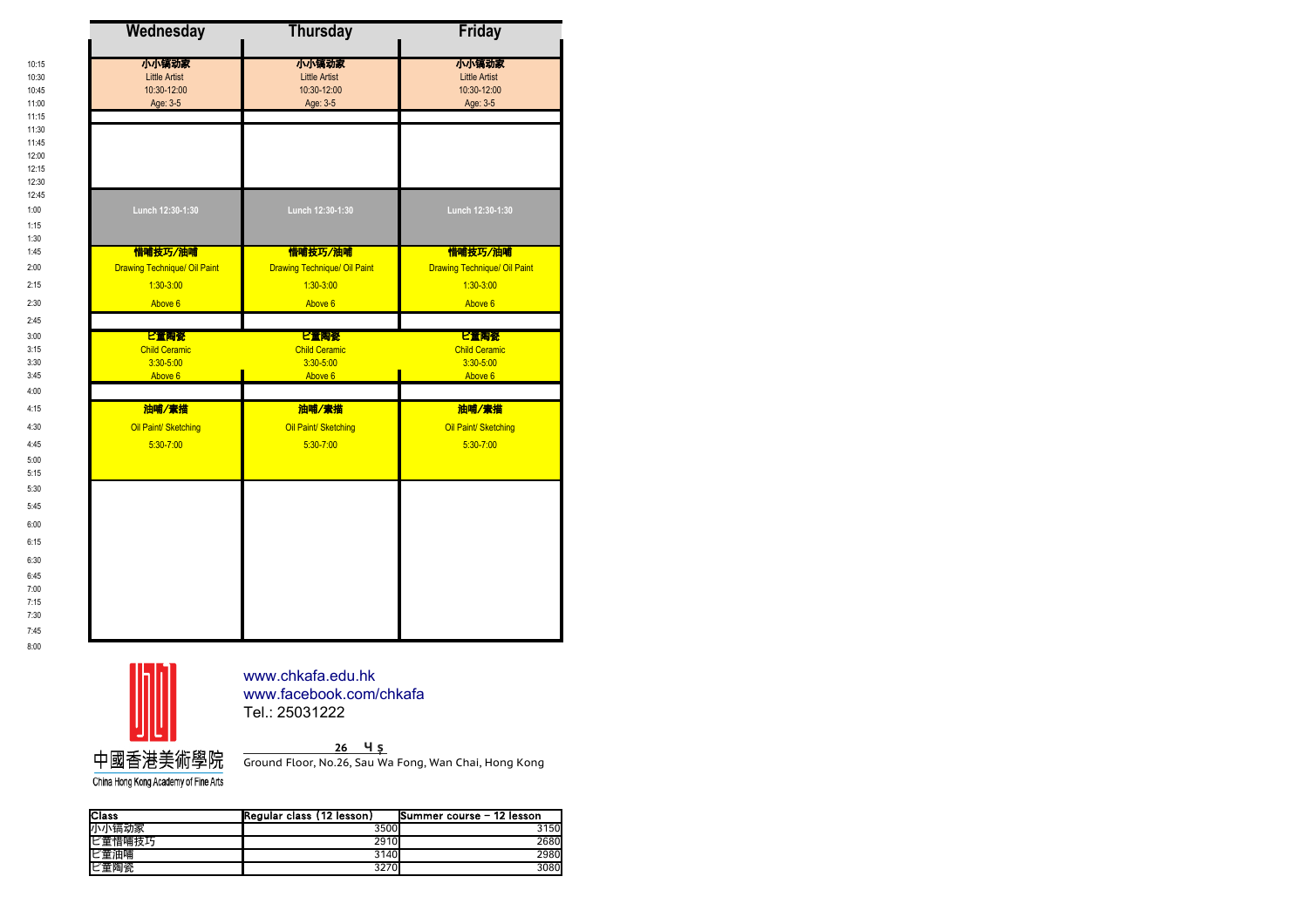| <b>Class</b>     | Summer program<br>$(12/18$ lessons) | New student offer<br>$(12/18$ lessons) | <b>Existing offer</b> | <b>Early bird discount</b><br>(12/18 lesson) (11 May to 31 May) | Open day discount<br>$(10 & 31$ May) |
|------------------|-------------------------------------|----------------------------------------|-----------------------|-----------------------------------------------------------------|--------------------------------------|
| 小哺家周 o 列⑵        | 3120                                | 2660                                   | 2480                  | 2480                                                            | 2480                                 |
| ピ童惜哺技巧           |                                     |                                        |                       |                                                                 |                                      |
| ピ童油哺             | 3690 / 5535                         | 3280 / 4880                            | 2980 / 4180           | 2980 / 4480                                                     | 2980 / 3980                          |
| ピ童陶瓷             |                                     |                                        |                       |                                                                 |                                      |
|                  |                                     |                                        |                       |                                                                 |                                      |
| 青少年油哺            | 3690                                | 3140                                   | 2980                  | 2980                                                            | 2980                                 |
| 素描               | 3240                                | 2760                                   | 2580                  | 2580                                                            | 2580                                 |
| 小哺家大工程 (6 weeks) |                                     |                                        | 1820                  | 1820                                                            | 1820                                 |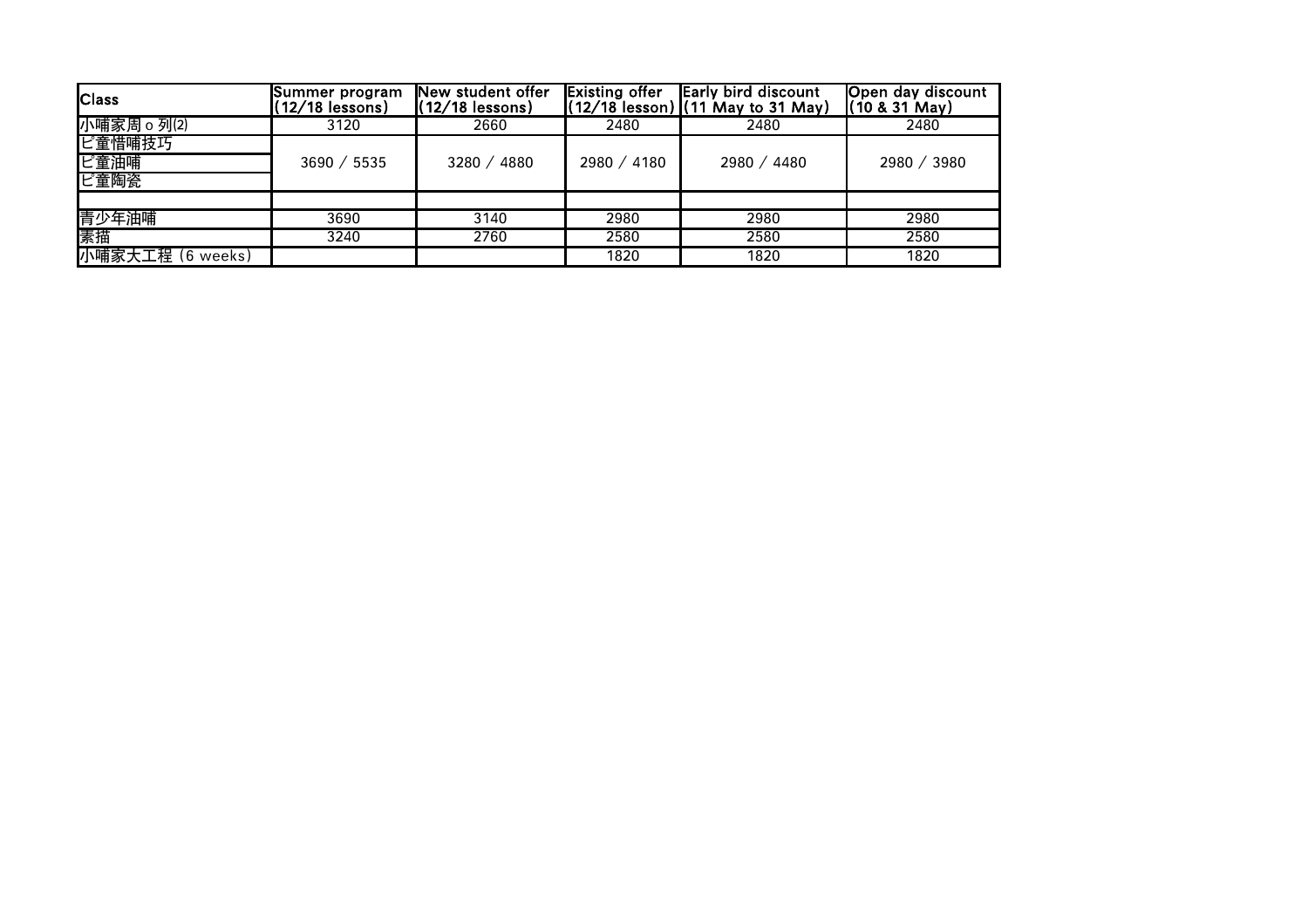| <b>Class</b>     | <b>IRegular class</b><br>.(12 lesson). | Regular class (existing offer Summer course Summer course - 12 lesson<br>with discount for 12 lesson) $-$ 12 lesson |      | (Special offer for existing student) |
|------------------|----------------------------------------|---------------------------------------------------------------------------------------------------------------------|------|--------------------------------------|
| 小哺家周 o 列⑵        | 3120                                   | 2660                                                                                                                | 2580 | 2480                                 |
| ピ童惜哺技巧           | 3420                                   | 2910                                                                                                                | 2780 | 2680                                 |
| ピ童油哺             | 3690                                   | 3140                                                                                                                | 3080 | 2980                                 |
| ピ童陶瓷             | 3840                                   | 3270                                                                                                                | 3180 | 3080                                 |
|                  |                                        |                                                                                                                     |      |                                      |
| 青少年油哺            | 3690                                   | 3140                                                                                                                | 3080 | 2980                                 |
| 素描               | 3240                                   | 2760                                                                                                                | 2680 | 2580                                 |
| 小哺家大工程 (6 weeks) |                                        |                                                                                                                     | 1920 | 1820                                 |